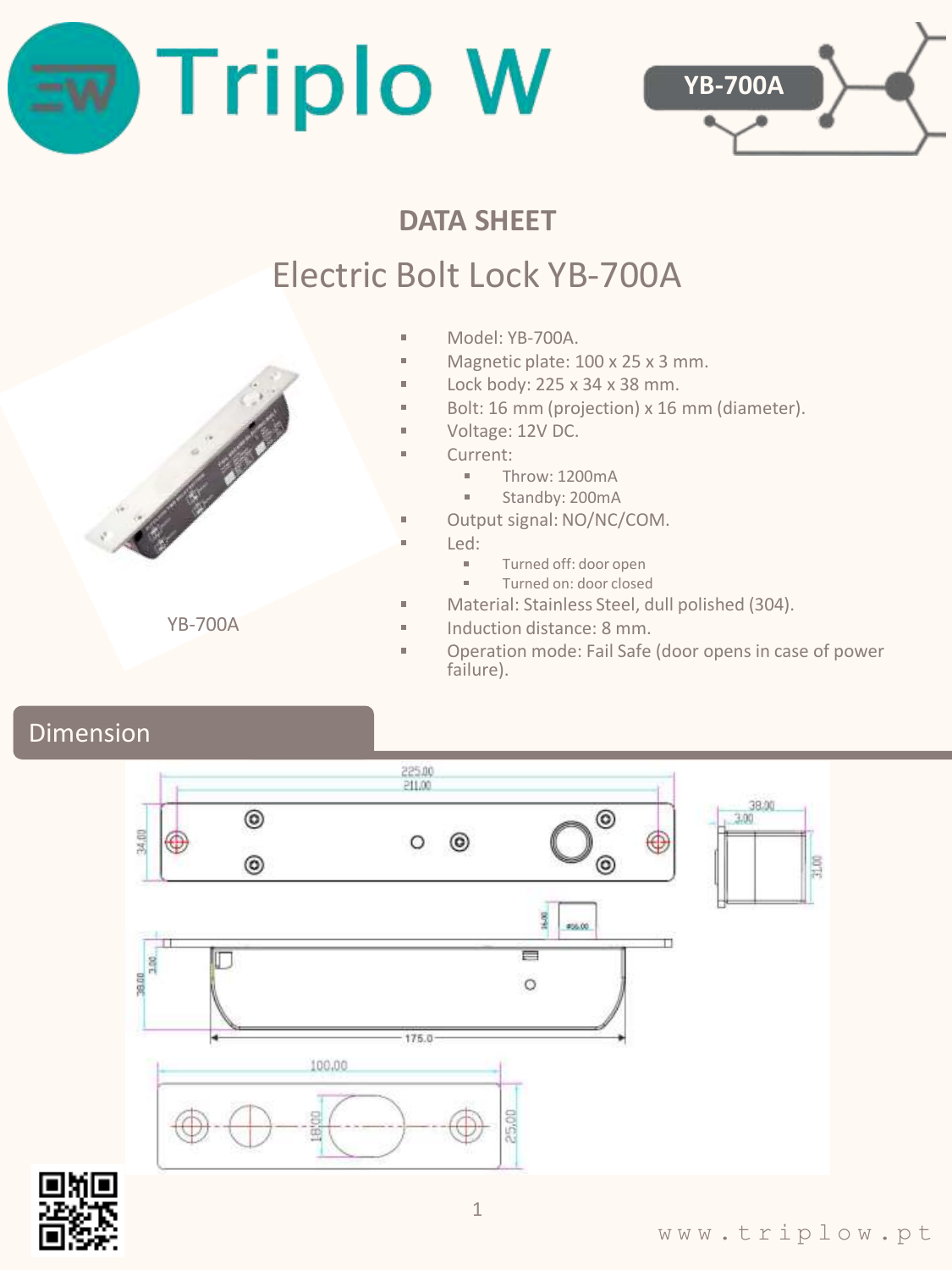



#### Installation Steps





Drill and cut the door according to the latch size.



Install fixing plates. Connect the bolt latch to the power supply (12VDC) and perform a test.



Tighten fixing screws.

#### Installation Diagram



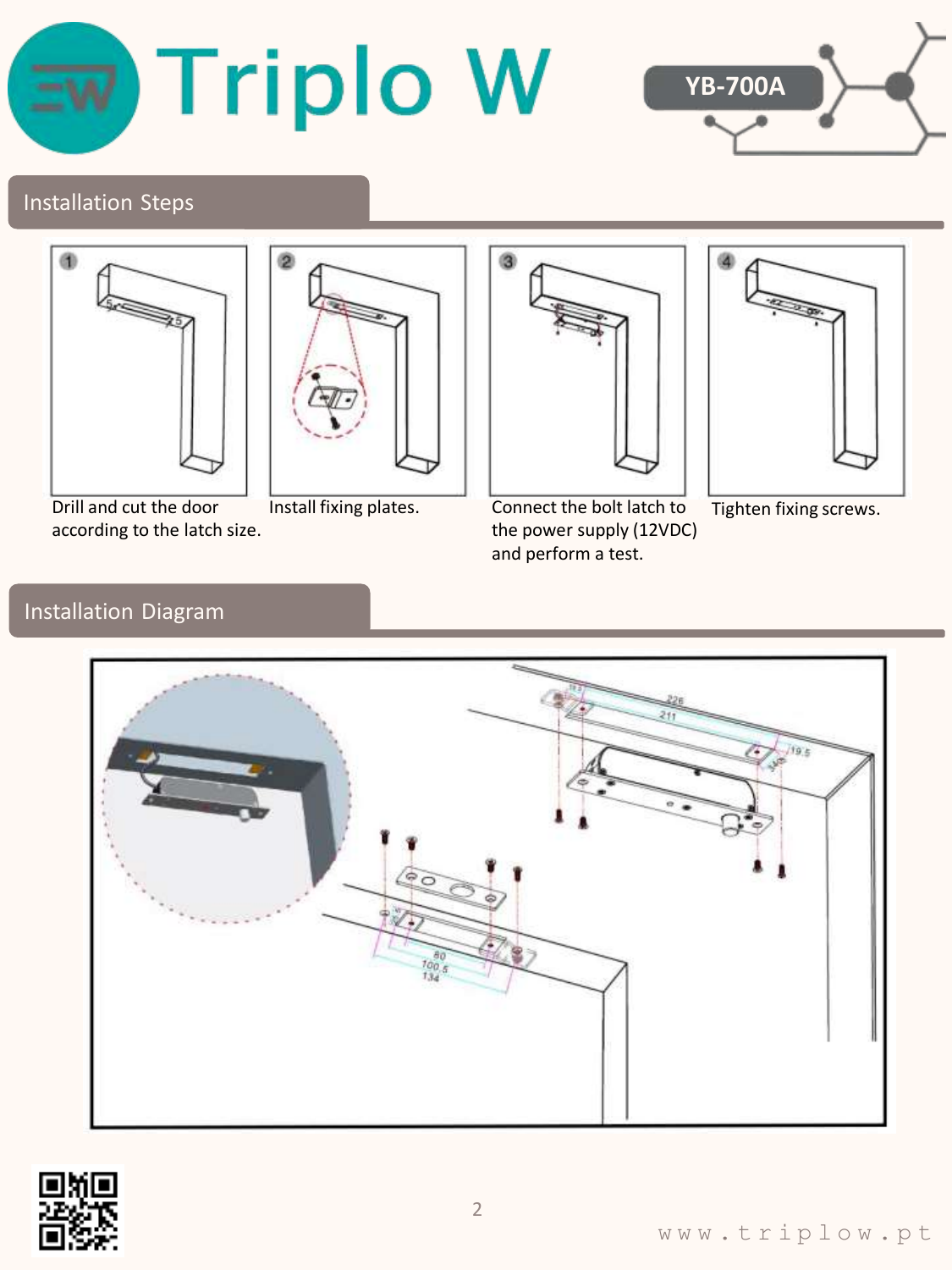

1. The maximum force the solenoid exerts on the bolt is not greater than 50 grams. The cleaning and lubrication of the bolt and the rest of components must be ensured so its proper operation is guaranteed without making an effort greater than the solenoid force.



Bolt retracting force up to 50g

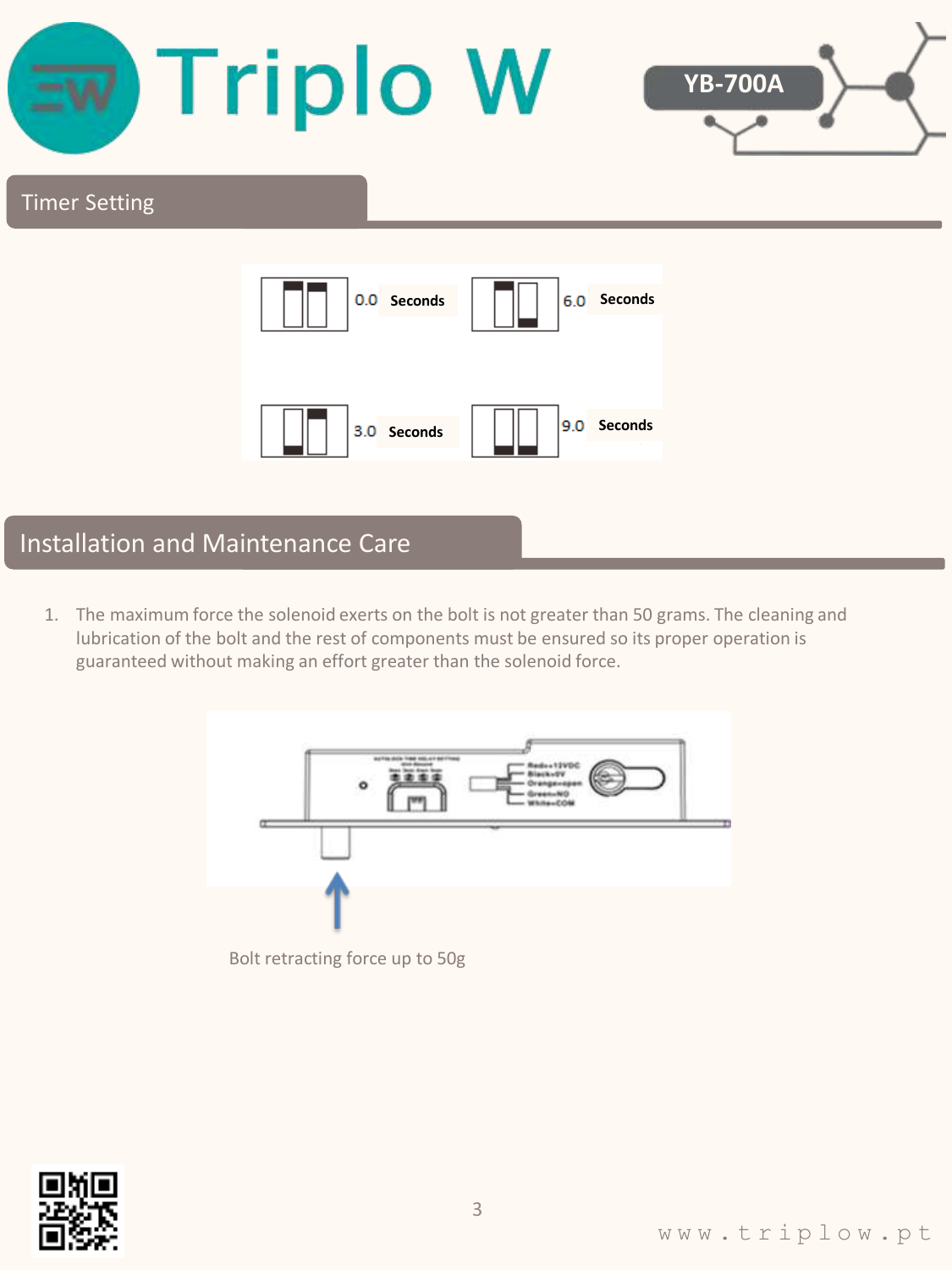



2. Make sure the hole for installing the lock has the correct measurements in order to guarantee the perfect mounting of the lock.

3. After installing the lock, the cleaning must be carried out by using compressed air inside the lock to guarantee that there is no wood, aluminium, sand or concrete residue that might block the perfect sliding of every mobile part.

4. After cleaning, the mechanical elements must be lubricated with spray.

5. When the lock is installed in hostile environments such as sea surroundings or chemical pollution sources, among others, the following additional tips should be carried out:

- a) Periodically clean and lubricate mobile elements, as previously stated.
- b) Fill up the connecting cable hole and every other fixing hole with a good quality filler.
- c) Clean contact-exposed surfaces with a fine oil moistened cloth. This operation needs to be carried out once a month.
- 6. Make sure the lock is perfectly aligned.



Incorrect alignment Correct alignment